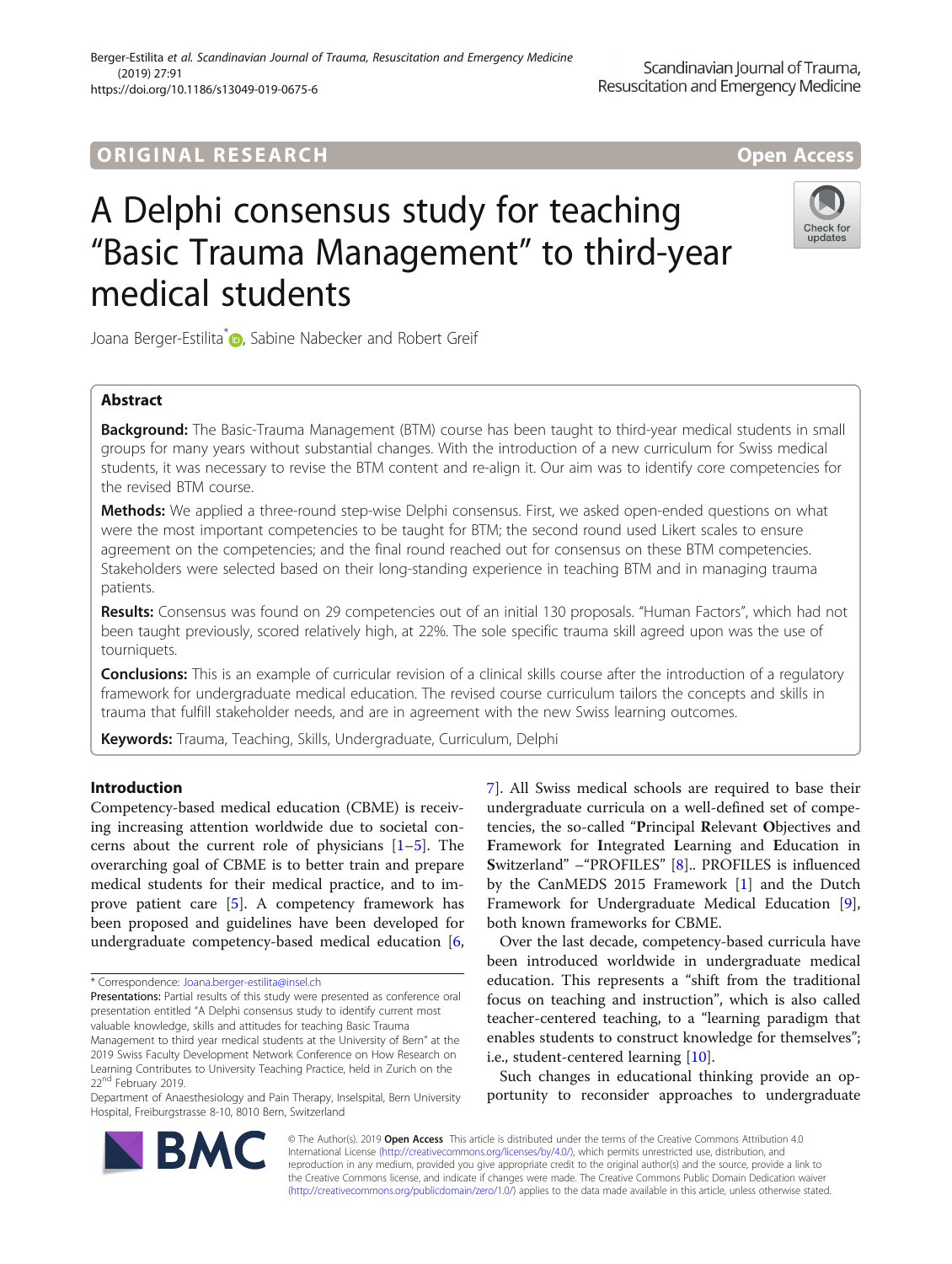medical education, although at the same time they can present difficulties as they move beyond routine curricular renewal [[11](#page-9-0)]. These include discussions about the learning of competencies beyond the "Medical Expert" domain. Which outcomes are expected at different stages of student development? Which teaching strategy or method might best achieve the proposed learning outcomes? [[3](#page-9-0), [11](#page-9-0)–[13\]](#page-9-0) Additionally, educating medical students in complex subspecialties can be challenging, and the optimal timing and content remain unknown [\[14\]](#page-9-0).

Research is scarce with regard to the process of developing a competency-based undergraduate subspecialty course based on a given framework [[15\]](#page-9-0). Little is known on how the curriculum revision works: who was involved or what pathways were followed to ensure alignment? Although the concept of CBME is not new, its application is still unfamiliar to many medical university faculty members.

The mandatory Basic Trauma Management (BTM) course at the Medical Faculty of the University of Bern in Switzerland, is such an example. This course has been taught for over 15 years to third-year students, exclusively in small groups in a face-to-face 4-h format. It consists of an introductory lesson about trauma management (1 h), and then students are split up into small groups; clinical cases are then discussed, and skills are practiced (3 h). Students receive a "BTM Course-Manual" with facts and skills descriptions for trauma care prior to the start of the course, as their preparation material.

The BTM course was in alignment with the Swiss Catalogue of Learning Objectives for Undergraduate Medical Training (SCLO) [\[16](#page-9-0)], which was first issued in 2008. The SCLO focused on knowledge and did not facilitate the acquisition of core practical skills. The 2017, the published Swiss framework, PROFILES [[8\]](#page-9-0), defined entrustable professional activities (EPAs), which medical students should perform at the end of their studies. This mandated the revision of the BTM course content. Additionally, unwarranted practice variations had been noted while teaching the BTM course, because tutors devoted different times to lecturing, which resulted in less time for the intended skills training. Finally, these teaching activities at the University of Bern have not been assessed, and concerns have been raised regarding student motivation.

Curriculum revision classically starts with a needs assessment, defined as "the systematic set of procedures undertaken for making decisions about program improvements" [\[17](#page-9-0)], which aims to collect data and to narrow the gap between current and recommended practice. On the one hand, the introduction of the Swiss PROFILES represents a legislative need. On the other hand, clinical teachers of BTM expressed needs regarding motivation and the updating of content. Finally, there are normative needs, to diminish unwarranted teaching practice variations. However, the student needs for trauma are unknown. All in all, the educational needs of several stakeholders had to be addressed, and the corresponding competencies appropriate to third-year medical students needed to be explored.

The aim of this study was to find out which competencies are to be taught for the BTM course, and to use the Delphi method to develop a core curriculum for the BTM course at the University of Bern. Our study might be considered as a generalizable example of how to adapt a medical undergraduate curriculum driven by a new regulatory framework.

#### Methods

# Study design and setting

We used a three-round modified Delphi technique, with the aim to establish the expected competencies of thirdyear medical students participating in the BTM course. The Delphi technique allows easy curriculum revision, as investigators can work at a distance with a variety of target group representatives [\[18](#page-9-0), [19\]](#page-9-0), and it provides opinions from a broad range of experts to be consolidated into a manageable number of precise statements. This technique defines that "pooled intelligence" captures the collective opinion of stakeholders [\[20\]](#page-9-0). Briefly described, stakeholders answer several rounds of questionnaires, after which an external facilitator provides a summary of the forecasts. In this way, stakeholders can revise their former answers in light of the replies of others, with the chance that the group will converge towards a "consensus" [[21](#page-9-0)].

#### Hypothesis and research question

Our a-priori hypothesis was that different stakeholders would have different perspectives on the importance of different topics in BTM. Following this concept, our research question asked "Which trauma topics should be addressed in a basic trauma management course for third-year medical students?"

#### Data collection and management

We followed thre Garavalia method for the Delphi tech-nique [[22\]](#page-9-0). In the first round, we asked *open-ended ques*tions with the scope of prioritizing the most important teaching topics for the BTM course regarding knowledge, skills, and attitudes: "What should be the priorities of the course?" Participating stakeholders were asked to list up to nine "most relevant" items on knowledge (3), skills (3), and attitudes (3) that the third-year medical students should learn in the BTM course. All of the participating stakeholders were invited by e-mail to answer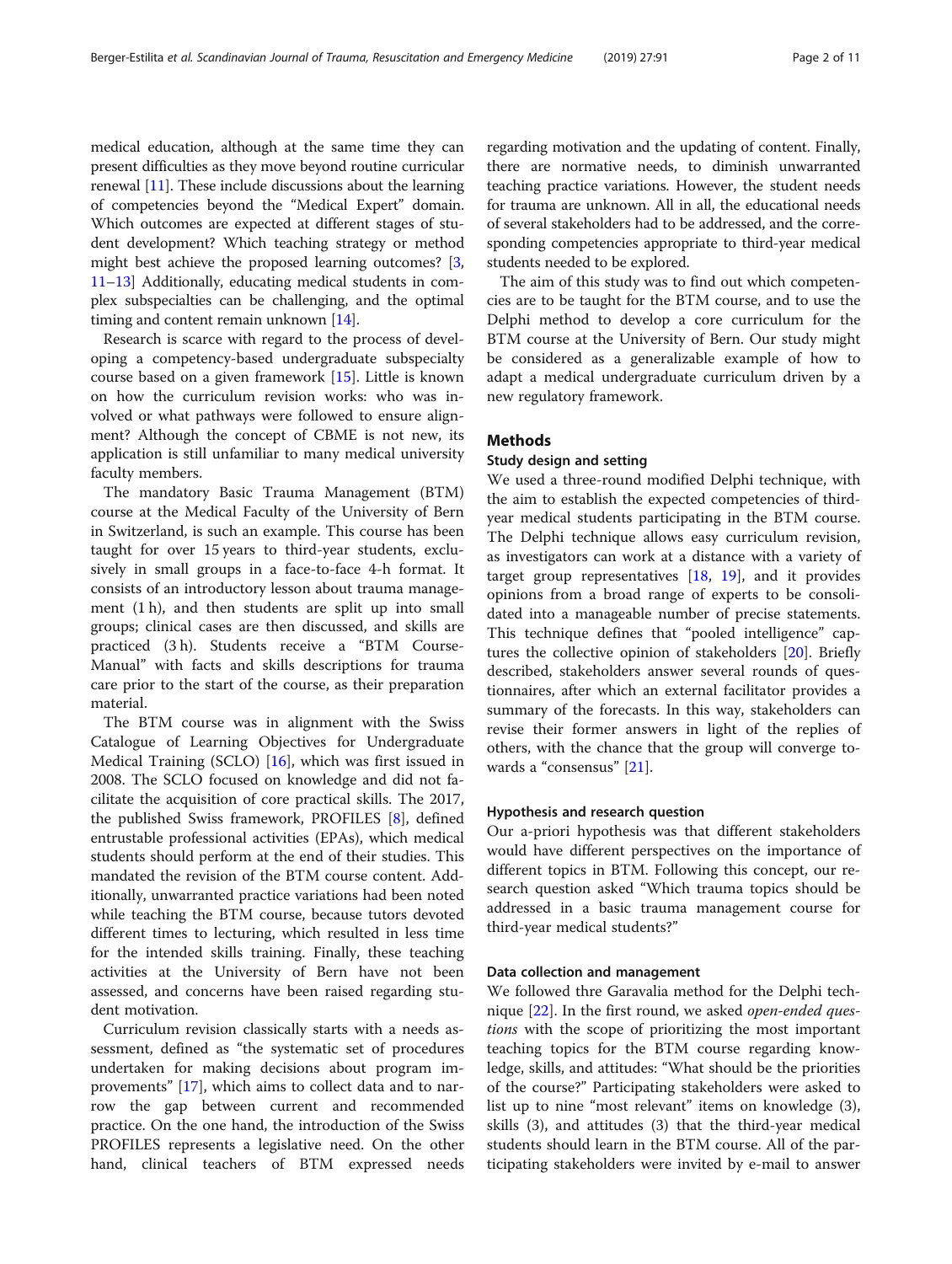the questionnaire. An e-mail reminder was sent 10 days after the initial invitation.

To ensure a high-quality survey instrument, all of the rounds of questionnaires were developed iteratively by consultation and feedback. The online version was pilot tested with two German-speaking stakeholders (SN, RG) to confirm the comprehensibility of the questionnaire and the usefulness of the response options.

After completion of the first round, the facilitator (JBE) read all of the answers to the open questions, edited, and merged similar answers, and grouped them into categories, to compile the second-round questionnaire.

The round 2 response format was a five-point Likert scale: 1, strongly disagree; 2, moderately disagree; 3, neither agree nor disagree; 4, moderately agree; and 5, strongly agree. This online questionnaire was pilottested for ease of completion and technical functioning. At the end of round 2, a final item list was developed. All of the stakeholders who participated in round 1 were invited by e-mail to the second online survey to rate each statement.

After the second round, we calculated the median and interquartile range (IQR) for each statement, as well as the percentage of agreement. by adding together the 4 (Agree) and 5 (Strongly Agree) responses, and checking their proportionate part of the total answers for each given question. The predefined cut-off for consensus was 75% agreement and a median score of 5. Items with agreement and consensus were added to the final list. Items with disagreement (median ≤ 3) were excluded.

In round 3, the stakeholders were given the median ratings from round 2 and the levels of agreement for each statement. All items without consensus had to be re-rated. Items included in the questionnaire were again re-piloted, and final edits were made based on the feedback received. In round 3, participants could only answer "yes" or "no", to decide whether or not the remaining items should be included in the final competence list. Competencies with 75% or more of stakeholder agreement were selected. The pre-final list was sent again to all of the stakeholders to be commented on and signed (Fig. 1).

#### Study participants

Stakeholders included a selection of (i) BTM teachers; (ii) certified in-hospital emergency physicians; (iii) finalyear medical students who had participated in the BTM course; (iv) out-of-hospital emergency physicians; (v) curriculum designers; and (vi) external educational experts. Selection was based on the long-standing experience of the participants in BTM teaching and their management of trauma patients. We aimed to include

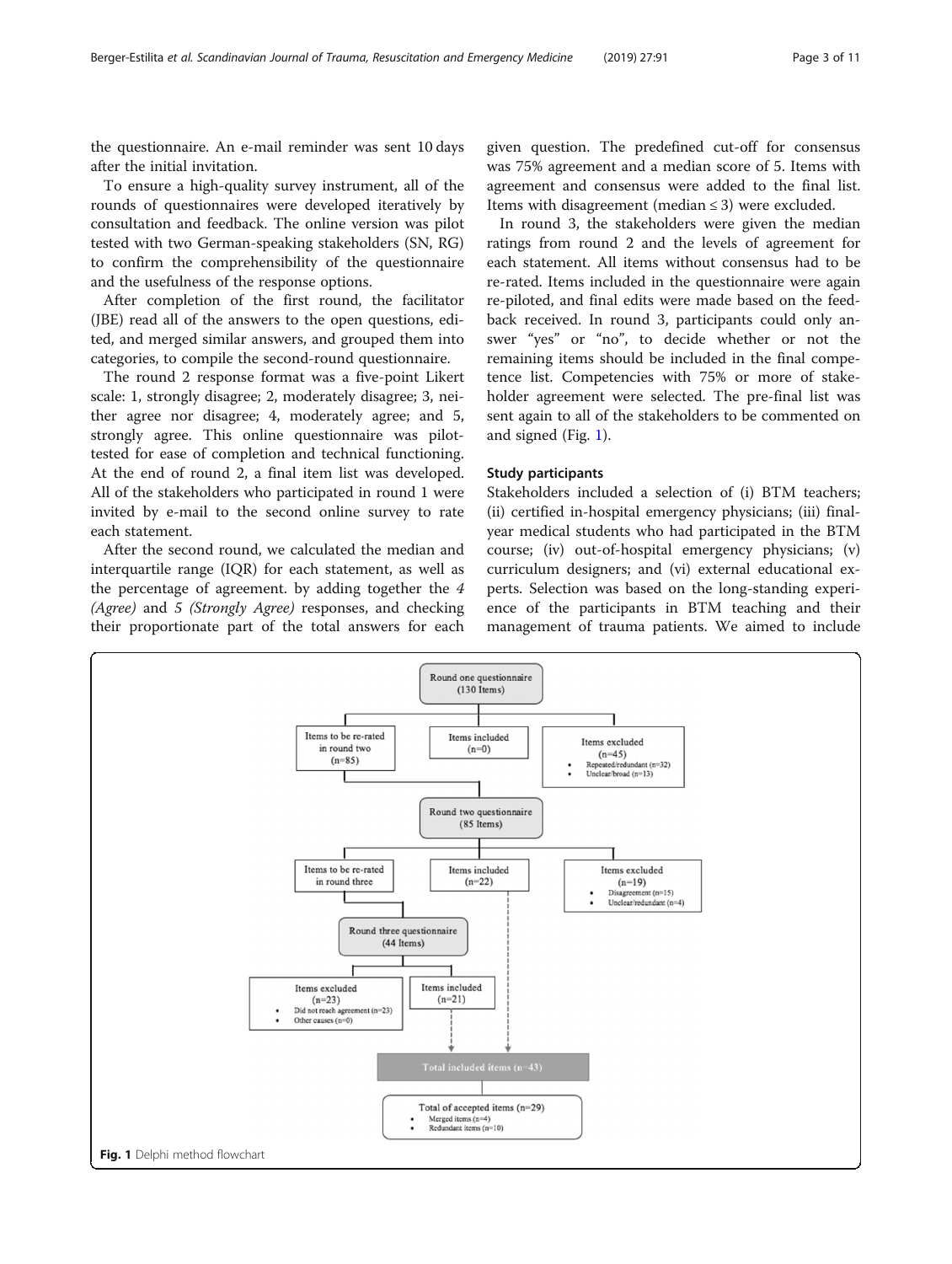15 stakeholders as participants [[20\]](#page-9-0), two to three in each group. A set of 36 invitations to stakeholders was sent out to obtain sufficient participants.

# Gap analysis

We performed gap analysis to compare our findings from the survey to pre-selected, trauma-related objectives and EPAs from the PROFILES [\[8](#page-9-0)] report. JBE and RG selected eight general objectives (GO 1.5, GO 1.6, GO 1.11, GO 2.2, GO 3.1, GO 3.2, GO 7.1, GO 7.2) and twenty-two EPAs (EPA 1.1, EPA 1.3, EPA 1.5, EPA 2.1, EPA 2.2, EPA 2.3, EPA 2.4, EPA 2.6, EPA 2.7, EPA 3.2, EPA 5.1, EPA 5.2, EPA 5.3, EPA 5,4, EPA 5.5, EPA 6.1, EPA 6.2, EPA 6.3, EPA 6.5, EPA 6.8, EPA 9.2) that might be covered in the BTM course.

### External review

We used Penciner's advice (2011) to externally review our results upon completion of the data handling. Three trauma management experts were selected as external reviewers to provide brief comments about the validity and usefulness of our methodology and results. Together with the study investigators, these external reviewers compared the list from round 3 with the new Swiss PROFILES, to assure consistency with the SWISS EPAs for undergraduate medical students and the new list of BTM competencies.

#### Data handling

A descriptive analysis of each questionnaire result was conducted. Data from the consecutive rounds were stored to fulfill the requirements of the Swiss Research Act on the Departmental research server LabKey (LabKey Software, Seattle, USA), which was accessible only to the investigators through a personalized passwords. We followed the Guidance on Conducting and Reporting Delphi Studies (CREDES) [[23](#page-9-0)].

#### Results

The data were collected between the 1 October 2018 and 28 February 2019. Round 1 took 30 days and enrolled 18 participants out of the 36 invited (response rate 50%). The group description and participation rate are given in Table 1. Round 2 took 10 days, and round 3 took 14 days. There were no drop-outs after enrollment.

# First round results

The participants listed 47 priorities, 28 knowledge items, 30 skills, and 25 attitudes. These were organized into a framework that included nine domains of BTM, with the aim to compile the questionnaire for round 2; this ending up with 85 items.

These items were coded according to the following competencies: "triage" (7.4% of answers); "structured

Table 1 Participation rate during the first round of the Delphi method

| Type of Stakeholder            | Invited | Accepted      | Participation<br>rate $(\%)$ |
|--------------------------------|---------|---------------|------------------------------|
| <b>BTM</b> teachers            | 6       | 6             | 100                          |
| Certified emergency physicians | 6       | 4             | 66                           |
| Final-year medical students    | 6       | $\mathcal{P}$ | 33                           |
| Pre-hospital doctors           | 6       | 5             | 83                           |
| Curriculum designers           | 6       |               | 16                           |
| External experts               | 6       | 0             | 0                            |
| Total                          | 36      | 18            | Mean: 50                     |

approach to trauma" (9.4%); "general trauma management" (15.3%); "technical skills" (23.5%); "particular trauma management" (15.3%); "transport" (3.5%); "human factors" (22.4%); "security issues" (4.7%): and "knowledge" (1.2% representation of all answers).

# Second round results

The second round response rate was 100%. The median and percentage of agreement for each item is shown in Table [2](#page-4-0). Items with  $> 75\%$  agreement and a median of 5 were accepted as consensual and did not enter round 3. Items with a median  $\leq$  3 and overlapping with subjects of other third-year courses were excluded.

The overall agreement in round 2 was 87%. The overall agreement in "triage" was low (52%). No consensus was reached in 25% of the items, which resulted in their exclusion. "Structured approach" had high overall agreement (91%) and a consensus of 75%. "General management" had an overall agreement of 75% (high), with 23% of the items excluded and 46% consensus. "Technical skills" had moderate overall agreement (73%), with 10% item exclusion and 15% acceptance. "Specific management" showed low overall agreement (51%), with an item exclusion rate of 53%, and no consensus. "Transport" had low overall agreement (63%), and no item exclusion or agreement. "Human Factors" had high overall agreement (75%), with 11% of items excluded and 16% consensus. "Security" had 86% overall agreement and all of the items reached consensus. "Knowledge" excluded only one item due to misunderstandings in the phrasing. From the 85 items in round 2, only 44 showed disagreement and were taken up in round 3.

#### Third-round results

All eighteen stakeholders assessed the 44 items for inclusion in the final curriculum (100% response rate). All of the competencies with an agreement of 75% or more were selected for the final listing. This round reached consensus for 20 items (45%). Overall agreement was 76%. "Triage", "Structured Approach", and "Transport"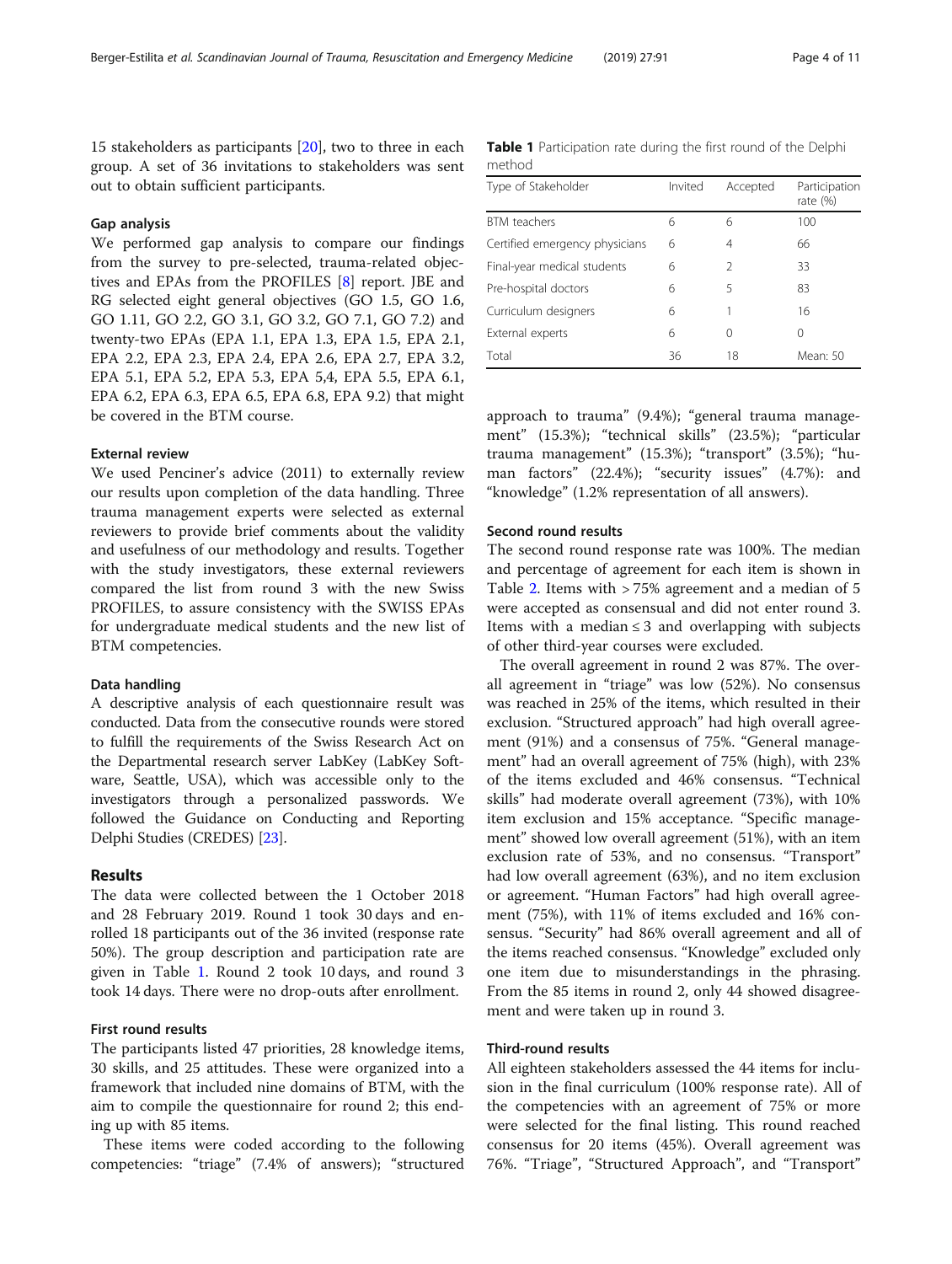| Coding              | Item                                                                                                          | Median (IQR)     | Agreement (%) | Result                         |
|---------------------|---------------------------------------------------------------------------------------------------------------|------------------|---------------|--------------------------------|
| Triage              | Know how to conduct preclinical triage                                                                        | $3.5(2.75-4)$    | 50.0          |                                |
|                     | Know how to conduct In-hospital triage                                                                        | $4(2-4)$         | 61.1          |                                |
|                     | Demonstration of triage in a workshop                                                                         | $4(2.75 - 4.25)$ | 61.1          |                                |
|                     | Do triage                                                                                                     | $3(2.75-4)$      | 38.9          | <b>b</b> Excluded              |
| Structured approach | Describe the ABCDE algorithm to assess a trauma patient                                                       | 5                | 100           | Consensus                      |
|                     | Perform a secondary survey                                                                                    | $4(3-5)$         | 72.2          |                                |
|                     | Be able to describe the ABCDE sequence of trauma                                                              | $5(4-5)$         | 100           | Consensus                      |
|                     | Do a primary survey according to the ABCDE approach                                                           | 5                | 100           | Consensus                      |
|                     | Have a structured approach to the patient                                                                     | 5                | 100           | Consensus                      |
|                     | Treat only what needs to be treated, fast                                                                     | $4(4-5)$         | 88.8          |                                |
|                     | Why the ABCDE is important: "To treat first what kills first"                                                 | 5                | 100           | Consensus                      |
|                     | Which problems to identify in primary and secondary survey                                                    | $5(4-5)$         | 83.4          | Consensus                      |
| Management general  | Diagnose and treat life-threatening conditions                                                                | $5(3.75-5)$      | 77.8          | Consensus                      |
|                     | Treat hemorrhagic shock                                                                                       | $5(4-5)$         | 88.9          | Consensus                      |
|                     | Teach/refresh the BLS                                                                                         | $5(4-5)$         | 83.4          | Consensus                      |
|                     | Treatment of massive bleeding                                                                                 | $4,5(4-5)$       | 88.9          |                                |
|                     | Diagnostic tools in trauma management                                                                         | $3(3-4)$         | 44.4          | <b>b</b> Excluded              |
|                     | Trauma cinematics                                                                                             | $3.5(2,75-5)$    | 50            | bExcluded                      |
|                     | Be able to discuss the reason why ATLS is structured<br>the way it is, with its benefits and pitfalls         | $4(3-5)$         | 72.2          |                                |
|                     | Be able to stop the bleeding                                                                                  | $5(4-5)$         | 100           | Consensus                      |
|                     | What to do as first responder                                                                                 | $4(3-5)$         | 72.2          |                                |
|                     | Process of treatment of trauma patients from triage to<br>definitive care                                     | $3(2-4)$         | 33.4          | <b>bExcluded</b>               |
|                     | The AMPLE                                                                                                     | $4(3-5)$         | 88.9          |                                |
|                     | Use oxygen correctly                                                                                          | $5(3.75-5)$      | 77.8          | Consensus                      |
|                     | Assessment of vital signs                                                                                     | $5(4-5)$         | 100           | Consensus                      |
| Technical skill     | Basic knowledge of immobilization techniques                                                                  | $5(4-5)$         | 88.9          | Consensus                      |
|                     | Indications, contra-indications, advantages and disadvantages<br>of immobilization techniques                 | $4(3.75-4)$      | 77.8          |                                |
|                     | Immobilization skills                                                                                         | $4(3.75-5)$      | 77.7          |                                |
|                     | Demonstrate and use material for the management of trauma<br>patients                                         | $4(3-5)$         | 72.2          |                                |
|                     | Thorax drain insertion demonstration                                                                          | $3(1.75 - 3.25)$ | 22.2          | <b><i><u>bExcluded</u></i></b> |
|                     | Pelvic sling use                                                                                              | $5(3.75-5)$      | 77.8          | Consensus                      |
|                     | Airway management                                                                                             | $4(2.75-5)$      | 61.1          | <sup>a</sup> Excluded          |
|                     | At the end of the course, students should be able to perform<br>a simulated scenario                          | $4(4-5)$         | 94.5          |                                |
|                     | Perform bag-mask ventilation                                                                                  | $4(3.75-5)$      | 77.7          |                                |
|                     | Perform the airway management specific to trauma (MILS)                                                       | $4(2-4)$         | 55.1          |                                |
|                     | Perform HWS immobilization                                                                                    | $5(4-5)$         | 88.9          | Consensus                      |
|                     | Demonstrate the immobilization of a conscious trauma victim<br>including extrication collar and pelvic binder | $4(4-5)$         | 83.3          |                                |
|                     | Demonstrate immobilization techniques and consequences<br>for clinical work                                   | $4(3-5)$         | 72.2          |                                |
|                     | Adequate handling of the spine, check that no danger<br>threatens, since a paralysis is a problem             |                  | 66.6          | <sup>c</sup> Excluded          |

# <span id="page-4-0"></span>Table 2 Competencies from Delphi round 2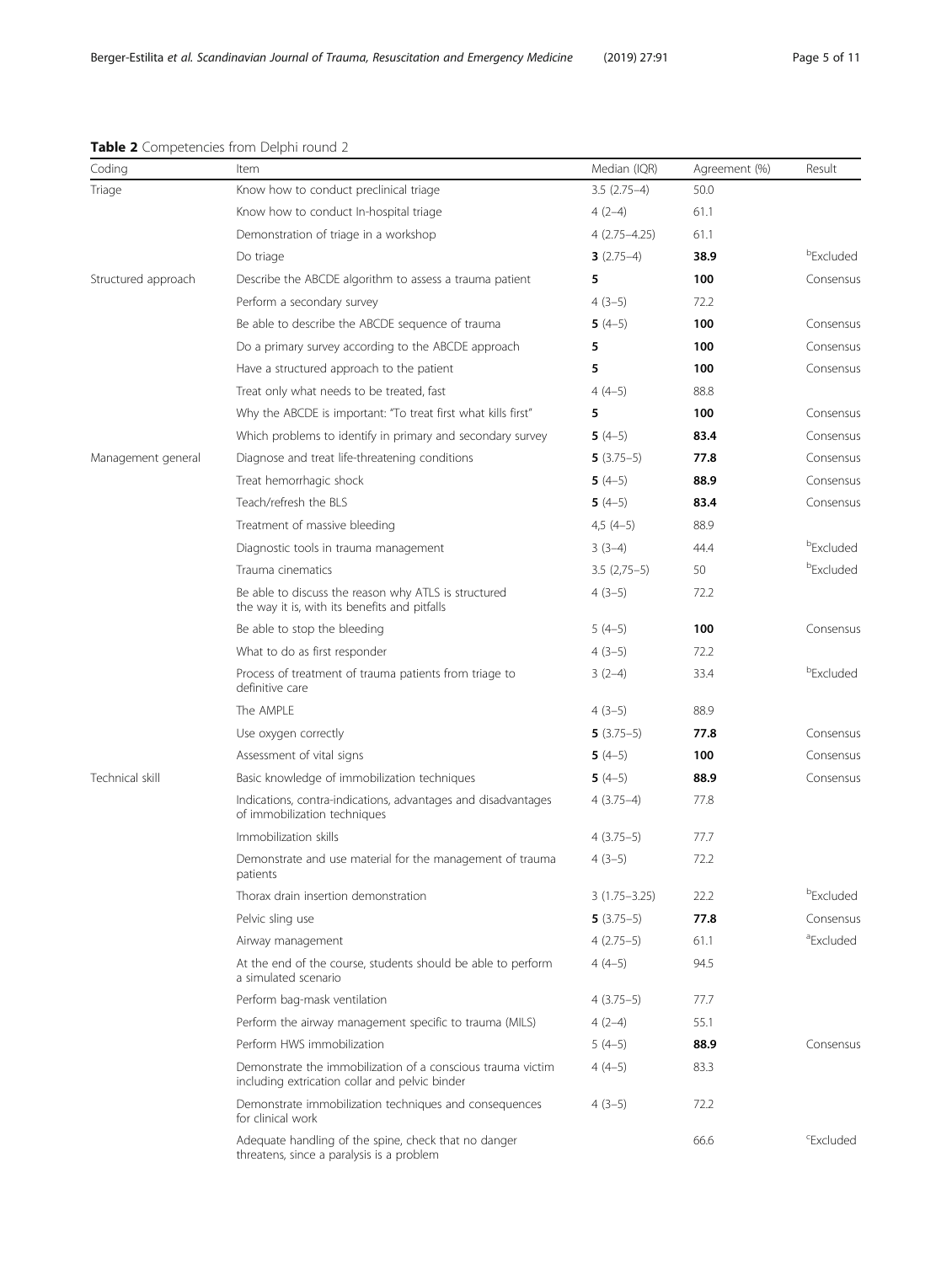# Table 2 Competencies from Delphi round 2 (Continued)

| Coding              | Item                                                                                                                               | Median (IQR) | Agreement (%) | Result                |
|---------------------|------------------------------------------------------------------------------------------------------------------------------------|--------------|---------------|-----------------------|
|                     | Immobilization with extrication collar                                                                                             | $4(4-5)$     | 94.4          |                       |
|                     | Immobilization with vacuum mattress                                                                                                | $4(4-4.25)$  | 83.3          |                       |
|                     | Use of the scoop stretcher                                                                                                         | $4(3-4)$     | 61.1          |                       |
|                     | Use of the spine board                                                                                                             | $4(3-4)$     | 72.3          |                       |
|                     | Perform a log-roll                                                                                                                 | $4(4-5)$     | 94.5          |                       |
|                     | Perform an E-FAST                                                                                                                  | $3(1-4)$     | 38.9          | bExcluded             |
| Management specific | Tourniquet use                                                                                                                     | $4(3-4.25)$  | 66.6          |                       |
|                     | Assessment of minor musculoskeletal trauma                                                                                         | $3(2-4)$     | 27.8          | bExcluded             |
|                     | Assessment of traumatic brain injury                                                                                               | $4(3-5)$     | 72.2          |                       |
|                     | Wound care                                                                                                                         | $3(2-4)$     | 44.4          | <b>bExcluded</b>      |
|                     | Aspects not included in ATLS, like coagulation aspects of<br>trauma, use of painkillers                                            | $3(2-4)$     | 38.9          | bExcluded             |
|                     | Be able to discuss the pathophysiological changes in<br>hypovolemic patients (why look at lactate and pH, not<br>hemoglobin?).     | $4(3-4.25)$  | 66.6          |                       |
|                     | Know the basics of diagnosis and treatment of different<br>kinds of trauma (e.g., head, abdomen, thoracic, spinal,<br>extremities) | $4(3-5)$     | 66.7          |                       |
|                     | To correlate trauma cinematics with potential lesions                                                                              | $4(3-4)$     | 61.1          |                       |
|                     | Wound care                                                                                                                         | $3(2-4)$     | 27.1          | bExcluded             |
|                     | Manage massive bleeding and perform the needle<br>decompression of tension pneumothorax, because it<br>saves lives                 | $4(2-5)$     | 61.1          | <sup>c</sup> Excluded |
|                     | Perform sutures                                                                                                                    | $1.5(1-3)$   | 16.7          | <b>bExcluded</b>      |
|                     | Discuss the limitations of trauma care for the elderly                                                                             | $3(2-4)$     | 38.9          | bExcluded             |
|                     | Organization and reporting of the trauma scene                                                                                     | $3(2-4)$     | 72.2          | bExcluded             |
| Transport           | Transport to adequate hospital                                                                                                     | $4(3-5)$     | 61.1          |                       |
|                     | Stay and play vs scoop and run                                                                                                     | $4(3-5)$     | 72.2          |                       |
|                     | Safely transport a trauma patient                                                                                                  | $4(2-4)$     | 55.5          |                       |
| Human factor        | Teach non-technical skills (leadership, membership,<br>situational awareness)                                                      | $4(3-5)$     | 61.1          |                       |
|                     | Teach about decision-making                                                                                                        | $4(3-5)$     | 66.6          |                       |
|                     | Empowerment of students in the classroom                                                                                           | $4(3-4)$     | 66.7          |                       |
|                     | Teach about teamwork                                                                                                               | $4(4-5)$     | 83.4          |                       |
|                     | Establish clear communication                                                                                                      | $4(3.75-5)$  | 77.7          |                       |
|                     | Work as a team member                                                                                                              | $4(3.75-5)$  | 77.7          |                       |
|                     | Be able to call for help properly                                                                                                  | $4(3.75-5)$  | 88.9          |                       |
|                     | Coordination of different professional groups in an<br>emergency                                                                   | $3(2-3.5)$   | 72.2          | bExcluded             |
|                     | Have communication skills                                                                                                          | $5(4-5)$     | 88.9          | Consensus             |
|                     | Correctly communicate in a handover                                                                                                | $4(3-5)$     | 66.6          |                       |
|                     | Coordinate team members                                                                                                            | $3.5(3-4)$   | 50.0          |                       |
|                     | Be able to lead a trauma situation                                                                                                 | $3(2-3.25)$  | 22.3          | <b>bExcluded</b>      |
|                     | Be a good team player                                                                                                              | $4.5(4-5)$   | 88.9          |                       |
|                     | Learn to prioritize                                                                                                                | $4.5(4-5)$   | 94.0          |                       |
|                     | Be aware of own limitations                                                                                                        | $5(4-5)$     | 100           | Consensus             |
|                     | Be able to communicate clearly                                                                                                     | $5(4-5)$     | 94.4          | Consensus             |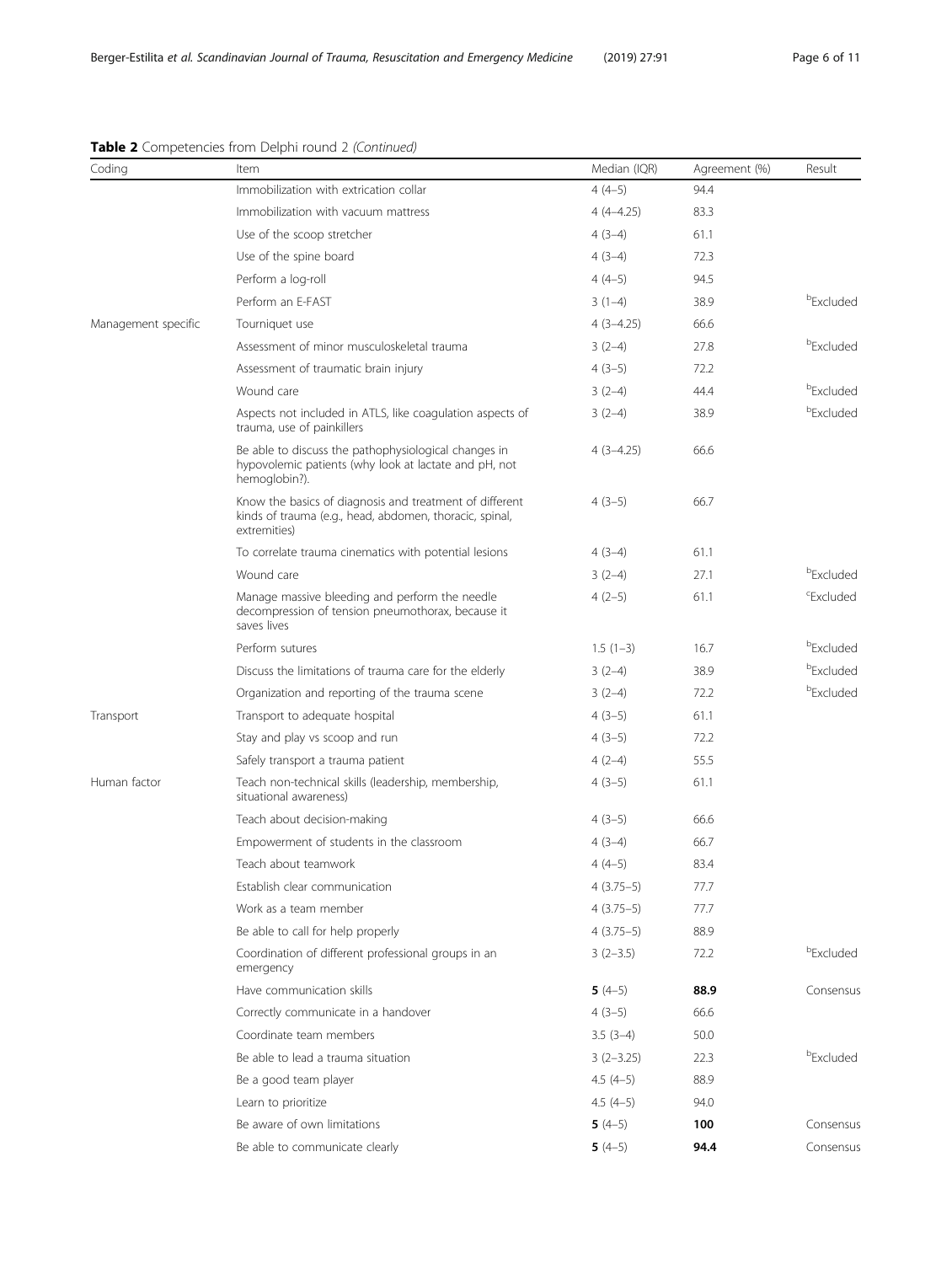| Coding    | Item                                                             | Median (IOR) | Agreement (%) | Result                |
|-----------|------------------------------------------------------------------|--------------|---------------|-----------------------|
|           | Be capable of decision-making                                    | $4(3-4.25)$  | 72.2          |                       |
|           | Stay calm                                                        | $4(3.75-5)$  | 77.7          |                       |
|           | Speak up                                                         | $4(4-5)$     | 83.3          |                       |
| Security  | Maintain safety of self, team, and patient                       | $5(3.75-5)$  | 77.8          | Consensus             |
|           | Call for help properly and assess your security                  | $5(4-5)$     | 94.5          | Consensus             |
|           | Secure the place and self                                        | $5(4-5)$     | 83.4          | Consensus             |
|           | Be able to assess your own security in the emergency<br>location | $5(4-5)$     | 88.9          | Consensus             |
| Knowledge | The script of the BTM course Bern                                | $4(3-4.25)$  | 72.2          | <sup>c</sup> Fxcluded |

Table 2 Competencies from Delphi round 2 (Continued)

<sup>a</sup> Items with overlapping subjects with other current third-year courses

**b** tems with median ≤ 3

<sup>c</sup>Items excluded due to potential misunderstanding of phrasing

did not reach agreement. Higher agreement was reached for "General Management" (75%), "Human Factors" (64%), and "Technical Skills" (57%). Students should not be taught advanced airway management during the BTM course had 72% agreement, but they should be able to perform bag-mask ventilation correctly when deemed necessary (66.7% agreement). Table [3](#page-7-0) shows the list of all of the included items. After merging the redundant items, we ended up with a list of 29 items to be included in the BTM course (Table [4\)](#page-8-0).

#### External reviewing

External reviewers made comments on different aspects of the project: validity, applicability, usefulness of results, and adequacy of methodology for curriculum development. All of the experts mentioned the adequacy of panel selection for enhancing face validity. Reviewers also pointed out that the methodology involved was adequate to inform on competencies and curriculum development. However, our results were only considered applicable to the local standard of practice, because of the low response rate of the external sources.

The reviewers commented that our findings were useful because the mapping against the PROFILES report included a high percentage of items. Comparing the final list against the EPAs in PROFILES revealed agreement in 82% of all items of the new BTM course.

# **Discussion**

This study determined which core competencies are necessary to teach to third-year medical students in BTM based on a stakeholder needs assessment and the requirements of the new Swiss CBME curriculum PRO-FILES. Our three-round Delphi process involved all course stakeholders and included external reviewers for validation. Twenty-nine competencies were selected out of an initial 130, for the new teaching program for BTM in Bern.

In line with Greenhalgh (2014), we needed an alternative view on evidence-based medicine that emphasizes the value of expert judgement and that is not directly accessible through clinical trials. Our Delphi process allowed all of the rounds to be performed electronically. This cut costs, time, and resources [\[24\]](#page-10-0). Additionally, opinions could be expressed anonymously, to avoid peer pressure, as well as promoting new perspectives on the subject.

Our approach was especially helpful because the stakeholders came from different backgrounds and Departments. Performing face-to-face discussions would be very hard to organize, and would be impractical. All in all, the Delphi method was a quick way to achieve solid results. The most important competencies surfaced first, and remained after several rounds of reflection. Less important or not so clearly formulated competencies were systematically excluded. These advantages might explain the extensive use of the Delphi technique in medical education curriculum development [[25](#page-10-0)–[29](#page-10-0)].

### Limitations

We faced the usual limitations of the Delphi technique [[20\]](#page-9-0). Participant commitment was substantial, as they needed to complete all three rounds. Our open questions might have discourage stakeholders from answering, and long questionnaires can decrease overall motivation to participate. All this might account for the 50% drop-out rate from the first to the second round of questionnaires. Additionally, there is no clear definition in the literature of what makes an "expert". Nonetheless, our stakeholders were representatives of the groups that are directly related to BTM education at Bern University. By agreeing to participate, they showed a significant level of interest in the topic. Our panel consisted of 18 members, a number considered to be adequate to a Delphi method [[20,](#page-9-0) [24](#page-10-0)]. The high response rates after enrollment also increased the validity of the results.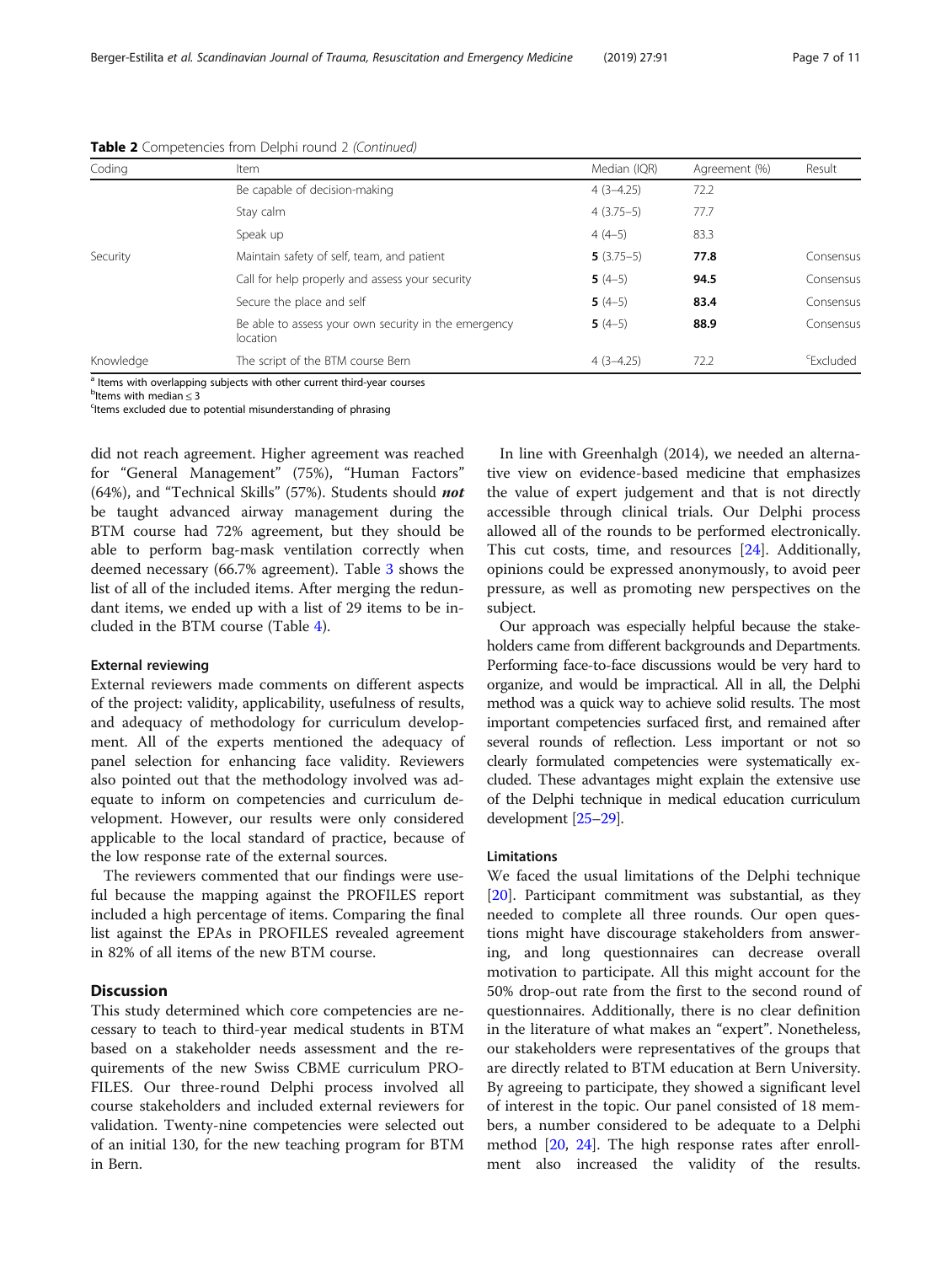<span id="page-7-0"></span>Table 3 Items included by consensus from rounds 2 and 3 of the Delphi method and the subsequent merging and editing of competencies

| Coding          | Item                                                                                               | Action                                  |
|-----------------|----------------------------------------------------------------------------------------------------|-----------------------------------------|
|                 | Structured Approach (SA)                                                                           |                                         |
| SA <sub>1</sub> | Describe the ABCDE algorithm<br>to assess a trauma patient                                         | Accepted in the final<br>listing        |
| SA <sub>2</sub> | Be able to describe the ABCDE<br>sequence of trauma                                                | Same as SA 1 - Deleted                  |
| SA <sub>3</sub> | Do a primary survey according<br>to the ABCDE approach                                             | Same as SA 1 - Deleted                  |
| SA <sub>4</sub> | Have a structured approach to<br>the patient                                                       | Same as SA 1 - Deleted                  |
| SA <sub>5</sub> | Why the ABCDE is important:<br>"To treat first what kills first"                                   | Accepted in the final<br>listing        |
| SA <sub>6</sub> | Which problems to identify in<br>primary and secondary survey                                      | Accepted in the final<br>listing        |
|                 | Management General (MG)                                                                            |                                         |
| MG 1            | Diagnose and treat life-<br>threatening conditions                                                 | Accepted in the final<br>listing        |
| MG <sub>2</sub> | Treat hemorrhagic shock                                                                            | Merged with MG 4 and<br>MG <sub>5</sub> |
| MG <sub>3</sub> | Teach/refresh the BLS                                                                              | Accepted in the final<br>listing        |
| MG <sub>4</sub> | Treatment of massive bleeding                                                                      | Merged with MG 2 and<br>MG <sub>5</sub> |
| MG 5            | Be able to stop the bleeding                                                                       | Merged with MG 2 and<br>MG <sub>4</sub> |
| MG 6            | What to do as first responder                                                                      | Same as MG 1 - Deleted                  |
| MG <sub>7</sub> | The AMPLE                                                                                          | Accepted in the final<br>listing        |
| MG 8            | Use oxygen correctly                                                                               | Accepted in the final<br>listing        |
| MG 9            | Assessment of vital signs                                                                          | Accepted in the final<br>listing        |
|                 | Technical Skills (TS)                                                                              |                                         |
| TS <sub>1</sub> | Basic knowledge of<br>immobilization techniques                                                    | Accepted in the final<br>listing        |
| TS <sub>2</sub> | Indications, contra-indications,<br>advantages and disadvantages<br>of immobilization techniques   | Accepted in the final<br>listing        |
| TS <sub>3</sub> | Immobilization skills                                                                              | Same as HS 1 - Deleted                  |
| <b>TS4</b>      | Demonstrate and use material<br>for the management of trauma<br>patients                           | Accepted in the final<br>listing        |
| TS 5            | Pelvic sling use                                                                                   | Accepted in the final<br>listing        |
| TS 6            | At the end of the course, students<br>should be able to perform a<br>simulated scenario            | Accepted in the final<br>listing        |
| <b>TS 7</b>     | Perform HWS immobilization                                                                         | Accepted in the final<br>listing        |
| TS 8            | Demonstrate the immobilization<br>of a conscious trauma victim<br>including extrication collar and | Accepted in the final<br>listing        |

pelvic binder

Table 3 Items included by consensus from rounds 2 and 3 of the Delphi method and the subsequent merging and editing of competencies (Continued)

| Coding          | Item                                                                             | Action                              |
|-----------------|----------------------------------------------------------------------------------|-------------------------------------|
| TS <sub>9</sub> | Immobilization with extrication<br>collar                                        | Same as HS 8 - Deleted              |
| <b>TS 10</b>    | Immobilization with vacuum<br>mattress                                           | Accepted in the final<br>listing    |
| <b>TS 11</b>    | Perform a log-roll                                                               | Accepted in the final<br>listing    |
|                 | Management Specific (MS)                                                         |                                     |
| MS 1            | Tourniquet use                                                                   | Accepted in the final<br>listing    |
|                 | Human Factors (HF)                                                               |                                     |
| $HF_1$          | Teach non-technical skills<br>(leadership, membership,<br>situational awareness) | Accepted in the final<br>listing    |
| HF <sub>2</sub> | Teach about teamwork                                                             | Accepted in the final<br>listing    |
| HF <sub>3</sub> | Establish clear communication                                                    | Accepted in the final<br>listing    |
| HF 4            | Work as team member                                                              | Accepted in the final<br>listing    |
| HF <sub>5</sub> | Be able to call for help properly                                                | Accepted in the final<br>listing    |
| HF <sub>6</sub> | Have communication skills                                                        | Same as SS 3 - Deleted              |
| HF 7            | Correctly communicate in a<br>handover                                           | Accepted in the final<br>listing    |
| HF 8            | Be a good team player                                                            | Merged with SS 4                    |
| HF 9            | Be aware of own limitations                                                      | Accepted in the final<br>listing    |
| <b>HF 10</b>    | Be able to communicate<br>clearly                                                | Same as SS 3 - Deleted              |
| <b>HF 11</b>    | Stay calm                                                                        | Accepted in the final<br>listing    |
| <b>HF 12</b>    | Speak up                                                                         | Accepted in the final<br>listing    |
| Security (Sec)  |                                                                                  |                                     |
| Sec 1           | Maintain safety of self, team,<br>and patient                                    | Accepted in the final<br>listing    |
| Sec 2           | Call for help properly and<br>assess your security                               | Same as SS 5 and Sec 1 -<br>Deleted |
| Sec 3           | Secure the place and self                                                        | Same as Sec 1 - Deleted             |
| Sec 4           | Be able to assess your own<br>security in the emergency<br>location              | Same as Sec 1 - Deleted             |

Furthermore, the final list of competencies was validated by external reviewers with expertise in trauma medicine, which strengthens our findings.

The Delphi method is considered an effective tool to find "consensus", although the level at which this "consensus" occurs is difficult to determine. The reported levels of consensus range from 51 to 80% [\[30](#page-10-0)], with a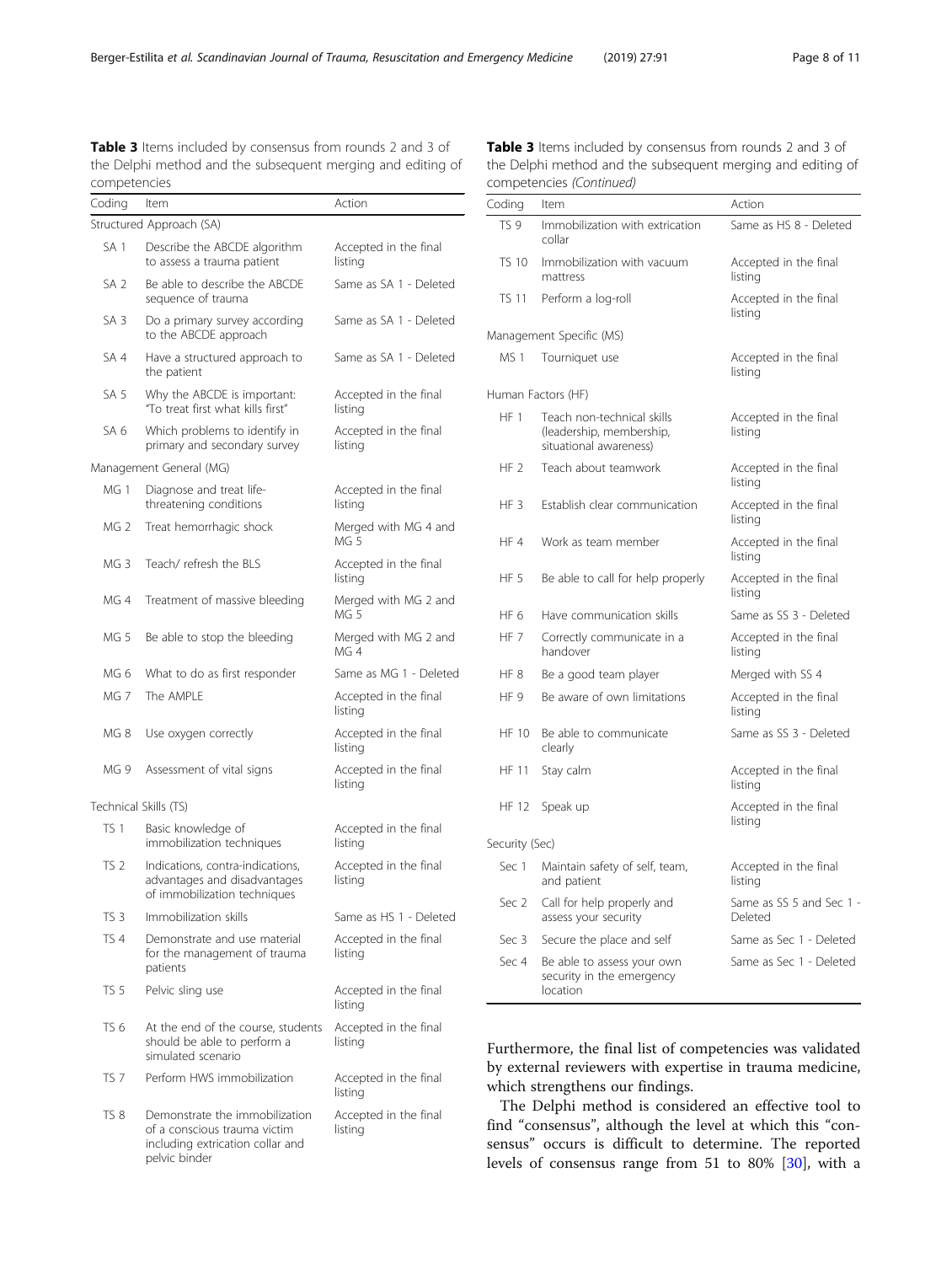| Coding          | Item                                                                                                          |
|-----------------|---------------------------------------------------------------------------------------------------------------|
| SA <sub>1</sub> | Describe the ABCDE algorithm to assess a trauma patient                                                       |
| SA <sub>5</sub> | Why the ABCDE is important: "To treat first what kills first"                                                 |
| SA <sub>6</sub> | Which problems to identify in primary and secondary<br>survey                                                 |
| MG 1            | Diagnose and treat life-threatening conditions                                                                |
| MG 2            | Treatment approaches to massive bleeding and<br>hemorrhagic shock                                             |
| MG 3            | Teach/refresh BLS                                                                                             |
| MG <sub>7</sub> | The AMPLE (Allergies, Medication, Past history, Last eaten,<br>Events)                                        |
| MG 8            | Use oxygen correctly                                                                                          |
| MG 9            | Assessment of vital signs                                                                                     |
| HS <sub>1</sub> | Basic knowledge of immobilization techniques                                                                  |
| HS <sub>2</sub> | Indications, contra-indications, advantages and disadvantages<br>of immobilization techniques                 |
| TS <sub>4</sub> | Demonstration and use of material for the management<br>of trauma patients                                    |
| TS <sub>5</sub> | Pelvic binder use                                                                                             |
| TS <sub>6</sub> | At the end of the course, students should be able to perform<br>a simulated scenario                          |
| TS <sub>7</sub> | Perform cervical immobilization                                                                               |
| <b>TS 8</b>     | Demonstrate the immobilization of a conscious trauma victim<br>including extrication collar and pelvic binder |
| <b>TS 10</b>    | Immobilization with vacuum mattress                                                                           |
| <b>TS 11</b>    | Perform a log-roll                                                                                            |
| MS <sub>1</sub> | Tourniquet use                                                                                                |
| HF <sub>1</sub> | Apply non-technical skills (leadership, membership, situational<br>awareness)                                 |
| HF <sub>2</sub> | Teach about teamwork                                                                                          |
| HF <sub>3</sub> | Establish clear communication                                                                                 |
| HF4             | Work as a team member and be a good team player                                                               |
| HF <sub>5</sub> | Be able to call for help properly                                                                             |
| HF 7            | Correctly communicate in a handover                                                                           |
| HF 9            | Be aware of own limitations                                                                                   |
| <b>HF 11</b>    | Stay calm                                                                                                     |
| <b>HF 12</b>    | Speak up                                                                                                      |
| Sec 1           | Maintain safety of oneself, team and patient                                                                  |

<span id="page-8-0"></span>Table 4 Final items to include in the BTM course for third-year

trend to higher percentages of agreement [[23](#page-9-0)]. We set, a priori, a median score of 5 and > 75% agreement to accept a statement as consensual. Obviously, the sole determination of a consensus threshold does not mean the "correct" solution has been found [\[27](#page-10-0)]. Additionally, the Delphi technique tends to eliminate extreme positions and to force a conservative status [[20](#page-9-0)].

Another limitation is reliability [[31](#page-10-0)]. There is no evidence available to indicate whether two different panels given the same initial information will produce the same results. Therefore, generalizability might be limited by unique stakeholder characteristics, and solutions reached by such Delphi processes are simply a consensus opinion of this group.

The strengths of our study include the following: our approach was simple, easy, and effective in developing curricular adaptation. In this sense, this approach might be applicable to other curricula development, as it allows priorities for a mandatory clinical skills course for undergraduate medical students to be summarized in a short time and with limited resources. The involvement of all stakeholders and the fast turn-around of the three Delphi rounds assured integration of the current needs of teachers, students, and in- and out-of-hospital emergency physicians. The correlation to the legally given new national curriculum for the study of medicine addressed the needs, and fulfilled the responsibility for curriculum realignment.

The PROFILES report was, in our case, inadequate to effectively educate third-year, trauma-naïve, medical students, because PROFILES lists all of the competencies medical students need to have at the end of their training. Adapting this framework for the third-year course was challenging, and this was difficult to "fine tune". However, the Delphi technique was particularly useful for the adaptation of BTM knowledge, skills and competencies for third-year medical students. Such an adaptation of competencies to a specific student level was evident in round 2 of this study, where the category "Specific Management" had low overall agreement on a variety of skills (50.7%), with 53% item exclusion and no consensus. In round 3, only the management of a tourniquet found agreement. Therefore, we could adapt the given trauma competencies to the third-year level. Our results determine which BTM principles third-year students should be exposed to. This has been done before in emergency medicine curricula [\[32](#page-10-0)–[35](#page-10-0)], but our study uses the Delphi technique for the first time in a BTM curriculum.

We were surprised by the strong vote on the human factor competencies, which had not been addressed before in the BTM course. Our findings represent the expressed need to introduce teaching of non-technical skills beyond the "medical expert" competence. Human factors include a set of social and cognitive abilities that encompass situational awareness, risk assessment, clinical decision making, leadership, communication skills, and teamwork [[36\]](#page-10-0). The influence of these human factors on clinical outcomes has already been ascertained [[37,](#page-10-0) [38](#page-10-0)]. In the undergraduate setting, however, there is a substantial lack of guidance and teaching for these skills [[39,](#page-10-0) [40\]](#page-10-0). Our stakeholders underlined the need to teach human factors, which might represent a trend that is already occurring in the postgraduate medical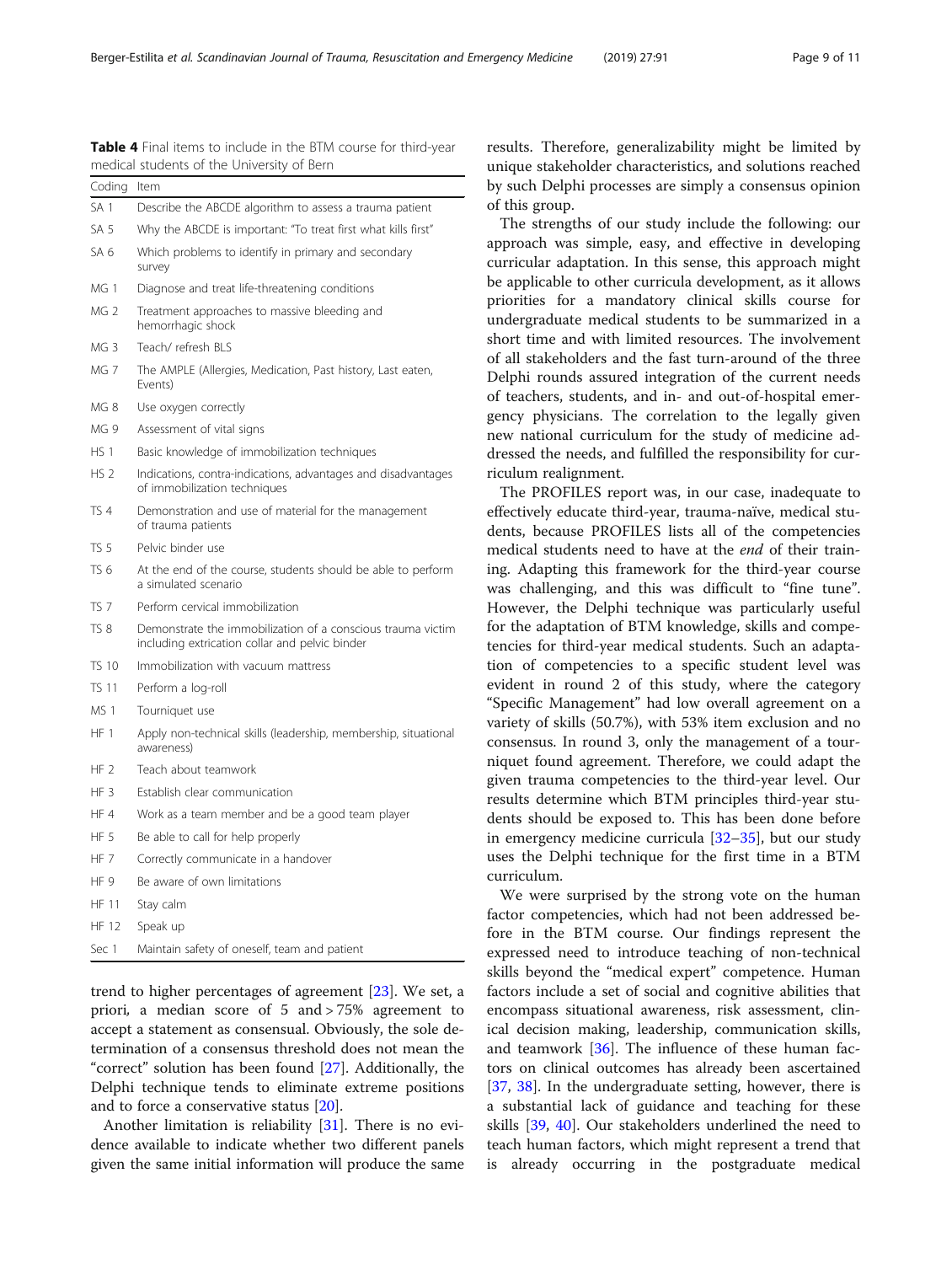<span id="page-9-0"></span>education milieu, as a shift towards a more holistic model of medical education.

# Conclusion

The revised BTM course curriculum proposed in this study is an attempt to tailor concepts and skills to fulfill unmet needs. It is an example of curricular adaptation driven by a new regulatory framework, to reform learning outcomes. In an effort to achieve this, a three-step Delphi process that involved all stakeholders of the course finally listed 29 core competencies to be taught to third-year medical students in the BTM course.

#### Practice points

 Example of a curricular adaptation based on stakeholders' needs assessment driven by a new regulatory framework.

#### Abbreviations

BTM: Basic Trauma Management; CBME: Competency-based medical education; EPA: Entrustable professional activity; IQR: Interquartile range; PROFILES: Principal Relevant Objectives and Framework for Integrated Learning and Education in Switzerland; SLCO: Swiss Catalogue of Learning Objectives for Undergraduate Medical Training

#### Acknowledgments

We would like to thank Dr. Sonja Lang, Prof. Dr. Lorenz Theiler, and Dr. Phillip Venetz for their outstanding external review of the validity and usefulness of our methodology and results.

#### Authors' contributions

JBE designed the study, acquired the data, and wrote the manuscript; SN reviewed the questionnaires for face validity; RG critically reviewed the manuscript. All authors read and approved the final manuscript.

#### Authors' information

JBE: Dr. med., Consultant in Anaesthesiology and Intensive Care, PG Dip Med Ed (Dundee).

SN: Dr. med., Resident in Anaesthesiology, MStudies with a specialization in educational studies (Newcastle, AU), AFAMEE.

RG: Prof. Dr. med., Professor in Anaesthesiology and Intensive Care, MMEd (Bern), FERC.

#### Funding

Financed by a Departmental research grant of the Department of Anaesthesiology and Pain Medicine, Bern University Hospital, Bern Switzerland.

#### Availability of data and materials

The datasets analyzed during the current study are available from the corresponding author on reasonable request.

#### Ethics approval and consent to participate

This study followed the Helsinki Ethical Principles for Medical Research Involving Human Subjects and complied with the Swiss Human Research Act. The Cantonal Ethics Committee of Bern (KEK Bern) waived the need for ethics approval according to the Swiss Human Research Act (BASEC-number: Req-2018-00715). Written informed consent was required from all participants. All of the questionnaires were accompanied by a cover letter that explained the purpose of each round.

#### Competing interests

The authors declare that they have no competing interests.

Received: 17 July 2019 Accepted: 30 September 2019 Published online: 17 October 2019

#### References

- 1. Frank JR, Snell L, Sherbino J. CanMEDS 2015 Physician Competency Framework. Ottawa: Royal College of Physicians and Surgeons of Canada; 2015.
- 2. Frank JR, Danoff D. The CanMEDS initiative: implementing an outcomesbased framework of physician competencies. Med Teach. 2007;29(7):642–7.
- 3. Frank JR, Snell LS, Cate OT, Holmboe ES, Carraccio C, Swing SR, et al. Competency-based medical education: theory to practice. Med Teach. 2010; 32(8):638–45.
- 4. Harden RM. Outcome-based education: the future is today. Med Teach. 2007;29(7):625–9.
- 5. Harden RM, Crosby JR, Davis MH, Friedman M. AMEE Guide No. 14: Outcome-based education: part 5 - from competency to meta-competency: a model for the specification of learning outcomes. Med Teach. 1999;21(6): 546–52.
- 6. Learning objectives for medical student education--guidelines for medical schools: report I of the Medical School Objectives Project. Acad Med. 1999; 74(1):13–8. <https://doi.org/10.1097/00001888-199901000-00010>. PMID: 9934288.
- 7. Albanese MA, Mejicano G, Mullan P, Kokotailo P, Gruppen L. Defining characteristics of educational competencies. Med Ed. 2008;42(3):248–55.
- 8. Michaud P, Jucker-Kupper P. PROFILES; principal objectives and framework for integrated learning and education in Switzerland. Bern: Joint Commission of the Swiss Medical Schools; 2017.
- 9. van Herwaarden CLA, Laan RFJM, Leunissen R. The 2009 Framework for Undergraduate Medical Education in the Netherlands. Utrecht: Dutch Federation of University Medical Centres; 2009.
- 10. Maher A. Learning outcomes in higher education: implications for curriculum design and student learning. J Hospital Leisur Sport Tour Ed. 2004;3(2):46–54.
- 11. Harris P, Snell L, Talbot M, Harden RM. Competency-based medical education: implications for undergraduate programs. Med Teach. 2010;32(8): 646–50.
- 12. Albanese MA, Mejicano G, Anderson WM, Gruppen L. Building a competency-based curriculum: the agony and the ecstasy. Adv Health Sci Ed Theory Prac. 2010;15(3):439–54.
- 13. Hawkins RE, Welcher CM, Holmboe ES, Kirk LM, Norcini JJ, Simons KB, et al. Implementation of competency-based medical education: are we addressing the concerns and challenges? Med Ed. 2015;49(11):1086–102.
- 14. Wisniewski WR, Fournier KF, Ling YK, Slack RS, Babiera G, Grubbs EG, et al. A focused curriculum in surgical oncology for the third-year medical students. J Surg Res. 2013;185(2):555–60.
- 15. Cunningham J, Key E, Capron R. An evaluation of competency-based education programs: a study of the development process of competencybased programs. J Comp-Based Ed. 2016;1(3):130–9.
- 16. Working Group under a Mandate of the Joint Commission of the Swiss Medical Schools (SMIFK/CIMS). Bern: Swiss Catalogue of Learning Objectives for Undergraduate Medical Training; 2008. Retrieved from [http://www.smifk.](http://www.smifk.ch) [ch.](http://www.smifk.ch)
- 17. Leavy P. The Oxford Handbook of Qualitative Research. Oxford: Oxford University Press; 2014.
- 18. Atkinson NL, Gold RS. Online research to guide knowledge management planning. Health Ed Res. 2001;16(6):747–63.
- 19. De Vet E, Brug J, De Nooijer J, Dijkstra A, De Vries NK. Determinants of forward stage transitions: a Delphi study. Health Educ Res. 2005;20(2): 195–205.
- 20. de Villiers MR, de Villiers PJ, Kent AP. The Delphi technique in health sciences education research. Med Teach. 2005;27(7):639–43.
- 21. Rowe G, Wright G. The Delphi technique as a forecasting tool: issues and analysis. Int J Forecast. 1999;15(4):353–75.
- 22. Garavalia L, Gredler M. Teaching evaluation through modeling: using the Delphi technique to assess problems in academic programs. Am J Eval. 2004;25(3):375–80.
- 23. Junger S, Payne SA, Brine J, Radbruch L, Brearley SG. Guidance on conducting and reporting Delphi studies (CREDES) in palliative care: recommendations based on a methodological systematic review. Palliat Med. 2017;31(8):684–706.